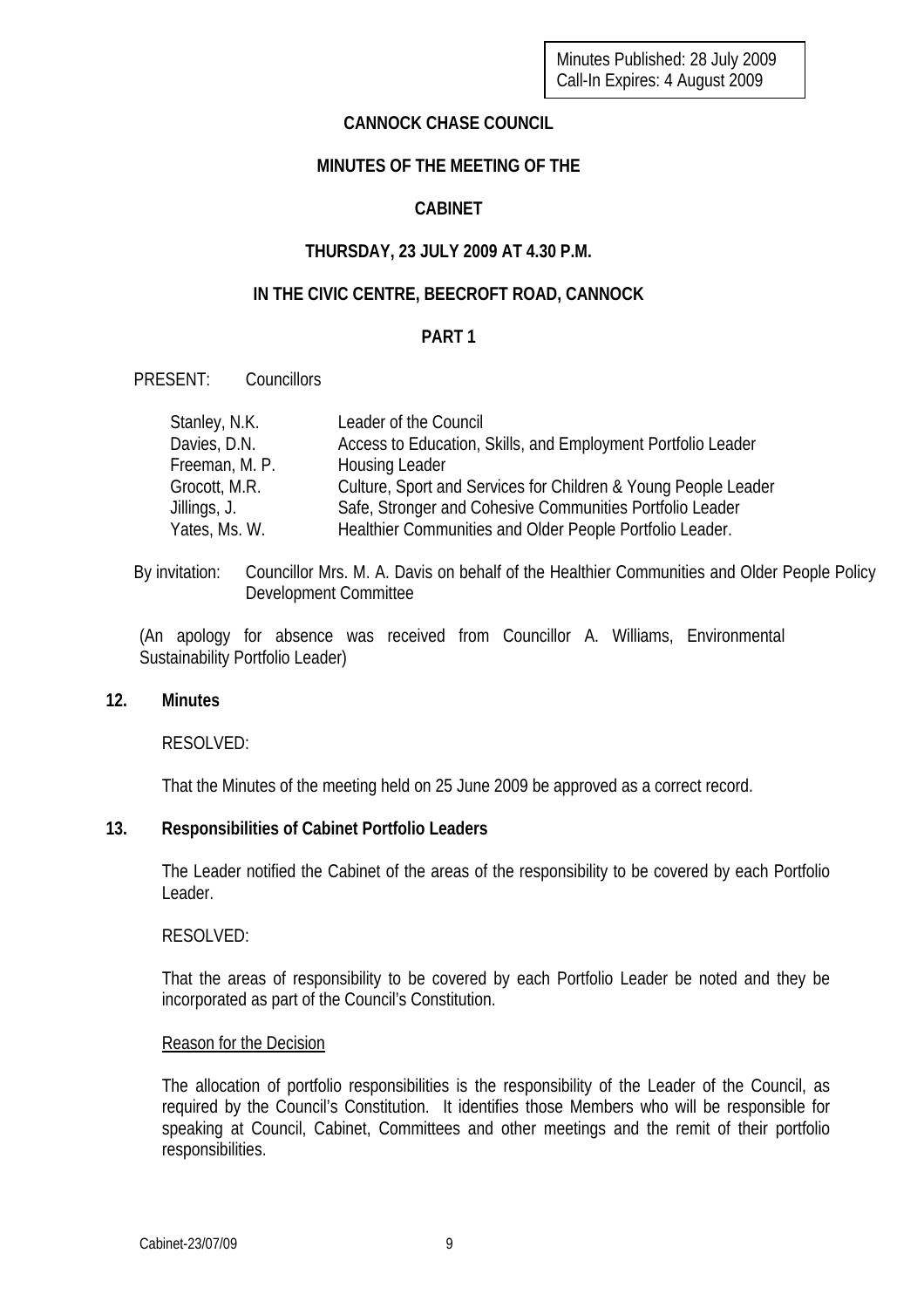## **14. Forward Plan**

Consideration was given to the Forward Plan of Decisions for the period July - November 2009 (Enclosure 5.1 – 5.3 of the Official Minutes of the Council).

#### RESOLVED:

That the Forward Plan of Decisions for the period July - November 2009 be approved.

## **15. Part 1 Minutes of Policy Development Committees**

## RESOLVED:

That the Part 1 Minutes of the following Policy Development Committees be received for information:

- (i) Safe, Strong and Cohesive Communities Policy Development Committee 8 June 2009
- (ii) Culture, Sport and Services for Children & Young People Policy Development Committee 10 June 2009
- (iii) Access to Education, Skills and Employment Policy Development Committee 15 June 2009
- (iv) Healthier Communities & Older People Policy Development Committee 16 June 2009
- (v) Environment Policy Development Committee 20 April 2009

(Members noted that the recommendations contained within Minute 29 relating to 'Urban Forestry Strategy' had previously been considered by Cabinet in May 2009).

(vi) Environment Sustainability Policy Development Committee - 22 June 2009

The Leader of the Council reported that three of the Council's green spaces had recently been awarded Green Flags. Cannock Park, Ravenhill Park in Brereton and Castle Ring in Cannock Wood were found by national judges to be welcoming, safe and well maintained with strong involvement from the local community.

#### **16. Bereavement Services Service Plan**

Consideration was given to a report of the Director of Service Improvement (Enclosure 7.1 – 7.7 of the Official Minutes of the Council)

The Healthier Communities and Older People Portfolio Leader moved the following amendment to the recommendation contained within 2.1 of the report in order that the recommendations in the Bereavement Services Plan could be clarified:

*"2.1 To agree and adopt the recommendations in Section 4 of the Bereavement Services Plan which are:*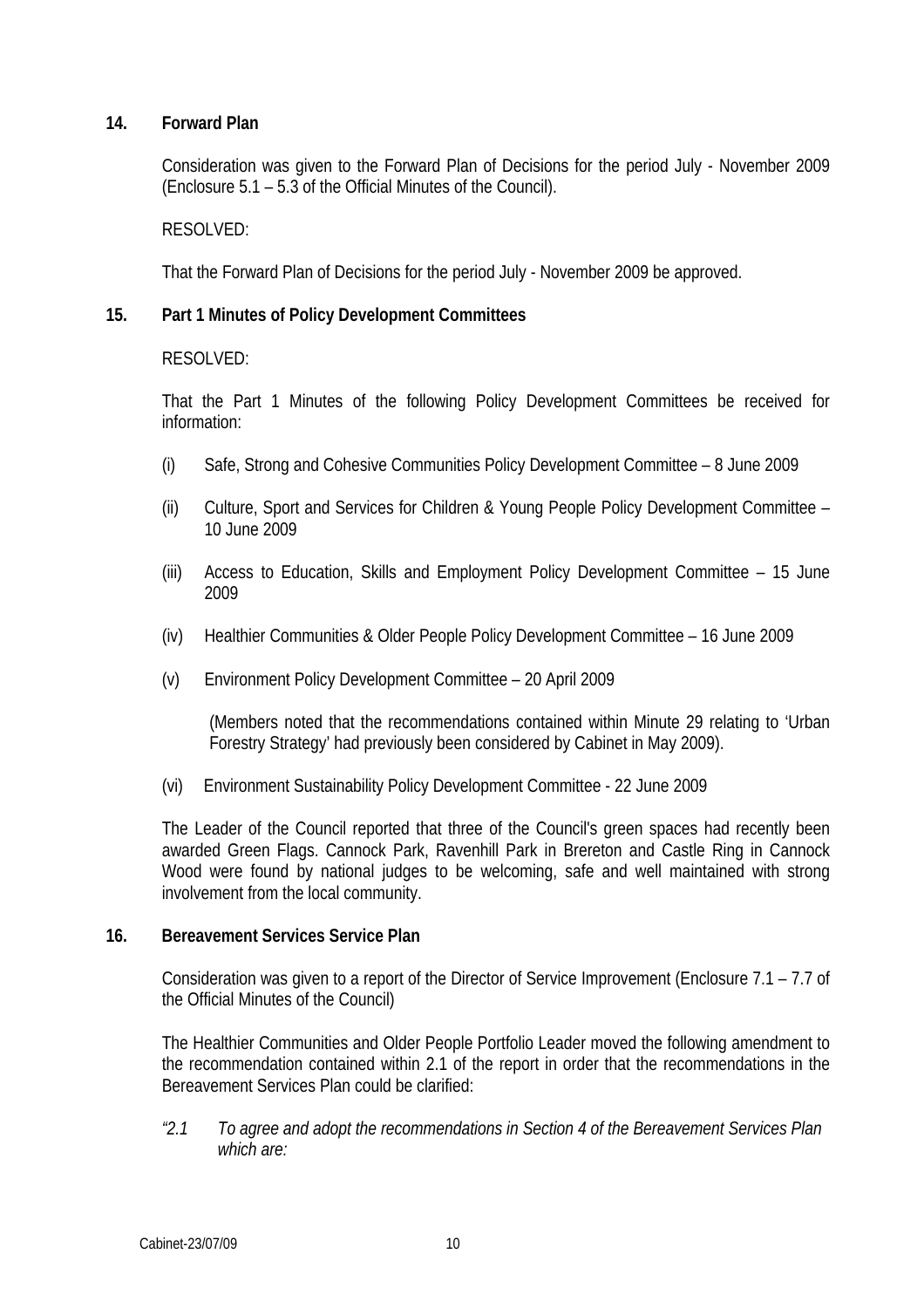*To agree the revision of the Cemetery Rules and Regulations – Appendix 19.* 

*To provide services which meet local needs at the highest possible standards of care, choice and dignity in line with the Council's Equality & Diversity Policy.* 

*To establish a forum with local Funeral Directors to ascertain local needs.* 

*To instigate a review of available memorial and commemorative options.* 

*To layout existing land to ensure the provision of burial land is timely and cost effective.* 

*To assist the Deputy Chief Executive or any person so authorised by him in the acquisition of new land for the purpose of burial to 2099.* 

*To operate revised opening times so as to better meet the requirements of users and of visitors to the cemeteries – Appendix 20."* 

In considering the report, Members noted the recommendations referred from the Healthier Communities and Older People Policy Development Committee from 30 April 2009.

## RESOLVED:

- (A) That the recommendations in Section 4 of the Bereavement Services Plan be agreed and adopted, which are:
	- (i) To agree the revision of the Cemetery Rules and Regulations Appendix 19.
	- (ii) To provide services which meet local needs at the highest possible standards of care, choice and dignity in line with the Council's Equality & Diversity Policy.
	- (iii) To establish a forum with local Funeral Directors to ascertain local needs.
	- (iv) To instigate a review of available memorial and commemorative options.
	- (v) To layout existing land to ensure the provision of burial land is timely and cost effective.
	- (vi) To assist the Deputy Chief Executive or any person so authorised by him in the acquisition of new land for the purpose of burial to 2099.
	- (vii) To operate revised opening times so as to better meet the requirements of users and of visitors to the cemeteries – Appendix 20.
- (B) That the Action Plan 2009-2019 be approved
- (C) That the estimated funding for years 1-5 of the Action Plan of £81,015.00 be considered as part of the Delivering Change Process in 2010-2011.
- (D) That the identification of burial space at Cannock be an infrastructure requirement within the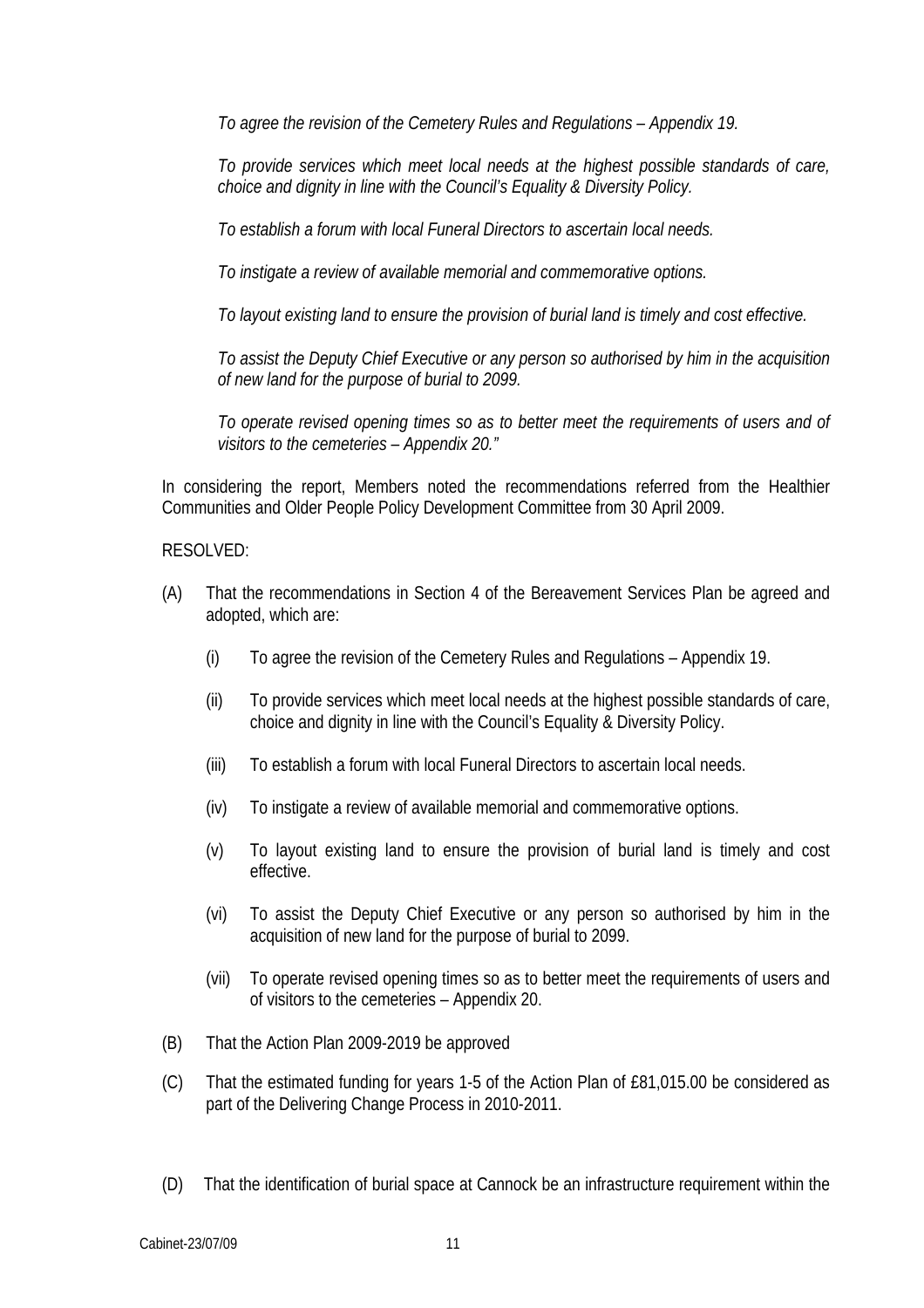Local Development Framework Core Strategy and that investigation be undertaken into potential sites for cemeteries or crematoria as part of the Site Specific Allocations development plan document of the Local Development Framework.

#### Reason for the Decision

The Council has a legal obligation to maintain cemeteries in "good order and repair" and the Bereavement Services Plan sets out a number of actions enabling the Council to ensure the appropriate and proper management, regulation and control of cemeteries.

The shortage of burial space in that part of the District south of the Area of Outstanding Natural Beauty has been identified in the key planning policy document, The Local Development Framework Core Strategy. Should the Core Strategy, which is due to be adopted in December 2010, confirm this as a key infrastructure requirement, a specific site would be identified in a later Site Allocations Documents.

#### **17. Item Requested by Councillor Mrs. M.A. Davis in Accordance with the Cabinet Procedure Rules**

In accordance with the Cabinet Procedure Rules, Councillor Mrs. M.A. Davis, on behalf of the Healthier Communities and Older People Policy Development Committee requested that the following item be considered by Cabinet:

"There was an article which recently appeared in the local press that indicated that it was not a priority of the Cabinet to find additional burial space within the District. I am particularly concerned for those residents of Cannock who do not wish to be buried in Style Cop Cemetery or whose relatives may not have any means of transport to travel to Rugeley. In view of this, can the Leader of the Council please confirm when this will be a priority for the Cabinet and what will be done to address the lack of burial space within the District, and in particular the Cannock area?"

The Leader of the Council responded by stating that the Council had in the past identified potential burial space in the Cannock area but that investigations had revealed problems with the suitability of the land, particularly in relation to high water tables. In addition, the Government had recently indicated that public sector funding was likely to be reduced over the coming years and that this, coupled with the Council's current financial situation, would make it difficult for the Council to purchase or invest in land for the purposes of providing additional burial space. The Leader also added that the identification of burial space within the Cannock area would form part of the Local Development Framework Core Strategy and the investigation of potential sites part of the Site Specific Allocations Development Plan Document. It was, however, recognised that this was a medium to long term strategy and that although sufficient burial space existed at Stile Cop Cemetery in Rugeley consideration may need to be given to identifying a solution in order to meet the short term needs of those residents living within the Cannock area.

#### **18. General Fund Provisional Outturn 2008-09**

Consideration was given to a report of the Head of Financial Management (Enclosure 9.1 – 9.21 of the Official Minutes of the Council).

## RESOLVED: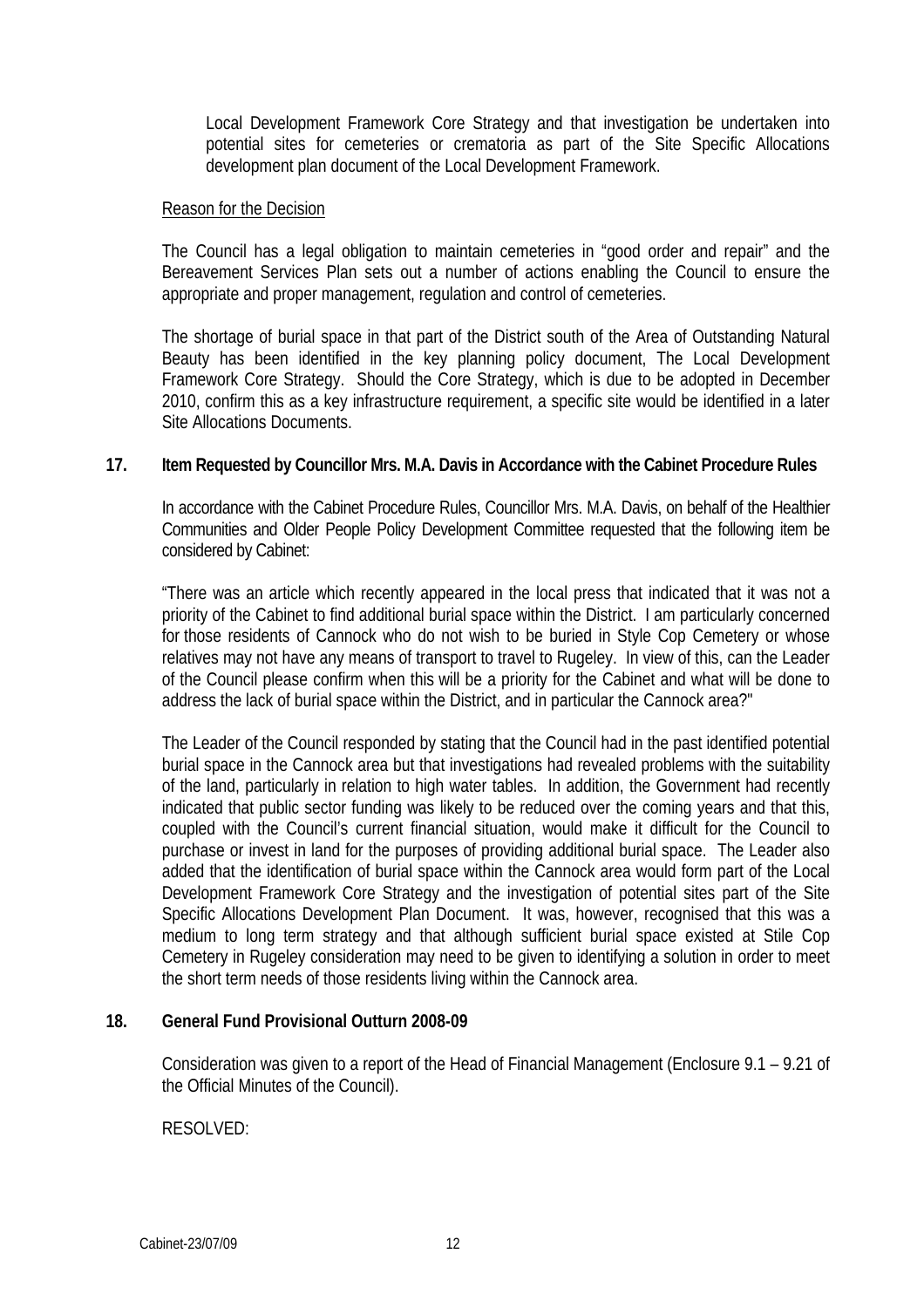- (A) That the provisional outturn for the General Fund for 2008-09 be noted.
- (B) That the financial implications of the outturn be considered as part of 2009-10 to 2012-13 Financial Projection report to Cabinet in September.

#### Reason for the Decision

The general fund provisional outturn forms part of the formal financial reporting regime of the Council. The overall impact of the outturn, potential budget rollovers and use of reserves, will at this stage, result in the maintenance of balances in accordance with the budget approved by Council in February 2009, although a clearer picture will be available as part of the financial reporting process for 2009-10.

#### **19. Cannock Sports Stadium**

Consideration was given to a report of the Deputy Chief Executive (Enclosure 10.1 – 10.22 of the Official Minutes of the Council).

## RESOLVED:

- (A) That the findings of the bat survey report July 2009 be noted.
- (B) That, following consideration of the results of the bat survey and to comply with the Council's obligations under the Habitat Regulations, the former clubhouse building on the site of Cannock Stadium not be demolished.
- (C) That the Deputy Chief Executive be authorised to agree and implement a scheme of works to make the former clubhouse building more secure against intruders and that the cost, estimated at £5k, be met from the Landlord's Maintenance Repairs Account.

#### Reason for the Decision

The bat survey of the Stadium site has confirmed the presence of a single Pipistrelle bat found to be roosting in the former clubhouse on a sporadic basis. In order for the Council to comply with the Habitat Regulations the clubhouse building will not demolished and a scheme of works will be undertaken to make the building more secure against intruders.

## **20. West Midlands Regional Spatial Strategy Phase 3 Revision – Gypsies, Travellers and Travelling Showpeople**

Consideration was given to a report of the Deputy Chief Executive (Enclosure 11.1 – 11.13 of the Official Minutes of the Council).

#### RESOLVED:

That in respect of Gypsies, Travellers and Travelling Showpeople a response be sent to the West Midlands Regional Spatial Strategy Phase 3 Revision consultation on the terms set out in paragraphs 4.12, 4.13 and 4.14 of the report, objecting to the proposals for permanent residential pitches and plots for Travelling Showpeople and that the Deputy Chief Executive in consultation with the Cabinet Leader for the Environment be authorised to make any changes considered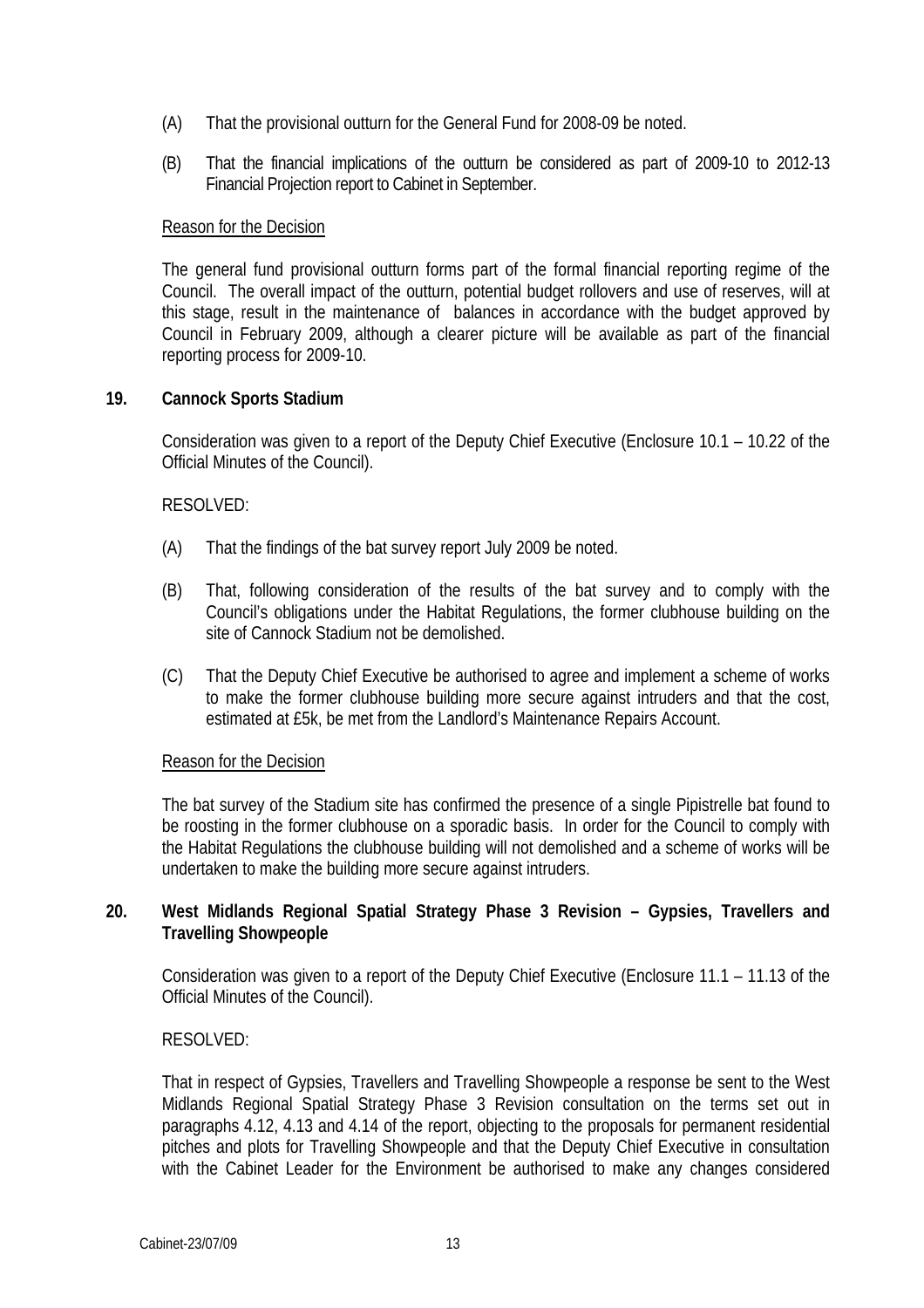necessary to the consultation response prior to its submission by 14th August 2009.

#### Reason for the Decision

The Council objects to the proposals for the numbers of additional residential pitches for Gypsies and Travellers in Cannock Chase District as these are based on existing levels of demand where it currently exists and the options proposed do not adequately take into account the size of the Districts nor do they allow for adequate consideration of opportunities and constraints within an area. The Council also objects to the proposals for Travelling Showpeople plots as the evidence is very limited and the proposals only short term, looking only until the year 2012 when the West Midlands Regional Spatial Strategy is only to be completed by Autumn 2011 (provisional date).

## **21. Housing Revenue Account Provisional Outturn 2008-09**

Consideration was given to the Joint Report of the Director of Service Improvement and the Head of Financial Management (Enclosure 12.1 – 12.11 of the Official Minutes of the Council).

## RESOLVED:

- (A) That the provisional outturn for the Housing Revenue Account for 2008-09 be noted.
- (B) That a further report on the potential implications of the Government's review of Council Housing Finance be considered following the publication of the Government's Consultation paper.

#### Reason for the Decision

The Housing Revenue Account (HRA) provisional outturn forms part of the formal financial reporting regime of the Council. There has been a statement from the Housing Minister about the outcome of the Government's review of the HRA although no details have yet been announced. These will be the subject of a consultation paper to be published before the summer recess of Parliament. The Government's proposals will have significant implications for the future sustainability of the HRA and will be reported to a future Cabinet meeting before being used as the basis for a further options appraisal for the Council's housing stock.

## **22. Housing Revenue Account Capital Programmes 2008-09 and 2009-10**

Consideration was given to the Joint Report of the Director of Service Improvement and the Head of Financial Management (Enclosure 13.1 – 13.18 of the Official Minutes of the Council).

#### RESOLVED:

- (A) That the position with regard to actual expenditure in respect of the 2008-09 HRA Capital Programme be noted and that approval be given to incur £72,236 of additional scheme costs met through the virement of existing resources in respect of the following schemes:-
	- (i) Housing Service vehicles £3,860
	- (ii) Disabled Facilities Works (Council Dwellings) £50,126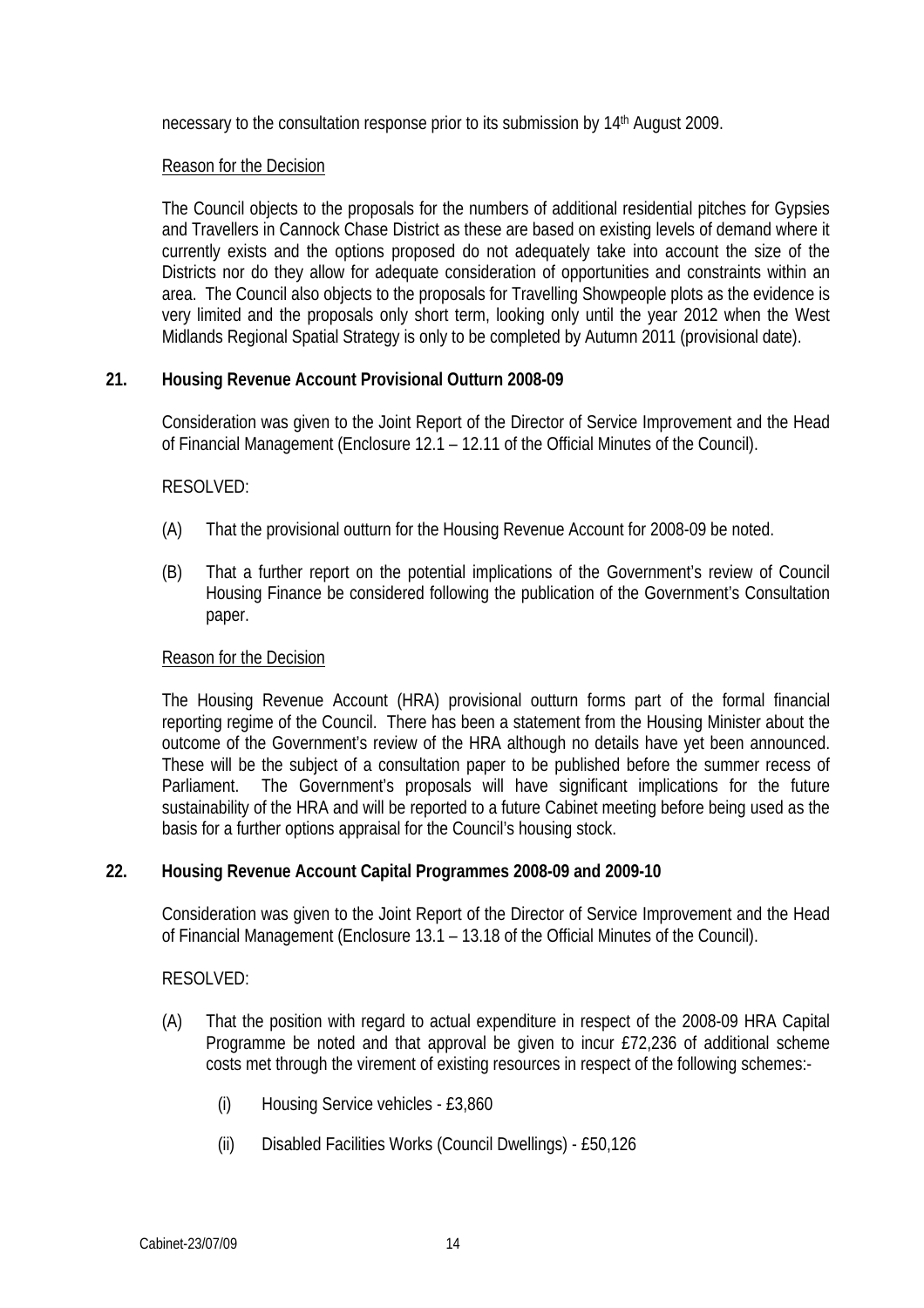- (iii) Reinstatement of PRC Dwellings £2,470
- (iv) External Envelope Works £15,780
- (B) That approval be given to the £10,144 of expenditure in respect of Disabled Facilities Works (Council Dwellings) which has been brought forward from the 2009-10 HRA Capital Programme to the 2008-09 HRA Capital Programme.
- (C) That the reprogramming/slippage of £468,980 of expenditure from the 2008-09 HRA Capital Programme to the 2009-10 HRA Capital Programme, as agreed by the Director of Service Improvement, for the reasons detailed in Annex 6 of the report be noted.
- (D) That the availability and use of resources in financing the 2008-09 HRA Capital Programme be noted and £942,725 of resources are carried forward to 2009-10.
- (E) That the current position with regard to estimated expenditure in respect of the 2009-10 HRA Capital Programme be noted and approval be given to incur £180,000 of additional scheme costs, met through the virement of existing resources:-
	- (i) Disabled Facilities Works (Council Dwellings) £30,000
	- (ii) Testing and Removal of Asbestos £150,000
- (F) That the current position regarding the estimated availability of capital resources in 2009-10 be noted and that the £57,885 of uncommitted resources are held as a contingency reserve.

#### Reason for the Decision

The report presents the outturn position in respect of the 2008-09 HRA Capital Programme and reviews the 2009-10 HRA Capital Programme, in accordance with the Council's agreed Capital Expenditure Control Procedures and Financial Regulations. The reasons for the variances are detailed in Sections 4 and 5 of the report.

#### **23. Vulnerable Tenants Grass Cutting and Internal Decoration Scheme**

Consideration was given to a report of the Director of Service Improvement (Enclosure 14.1 – 14.14 of the Official Minutes of the Council).

#### RESOLVED:

That the proposed vulnerable tenants grass cutting and internal decoration scheme as attached as Annex 2 is agreed.

#### Reason for the Decision

The "vulnerable tenants" grass cutting and internal decoration scheme has been formulated to adopt common eligibility criteria for both services and restricts future assistance to the most vulnerable tenants who have no alternative means of cutting their grass or internally decorating their home.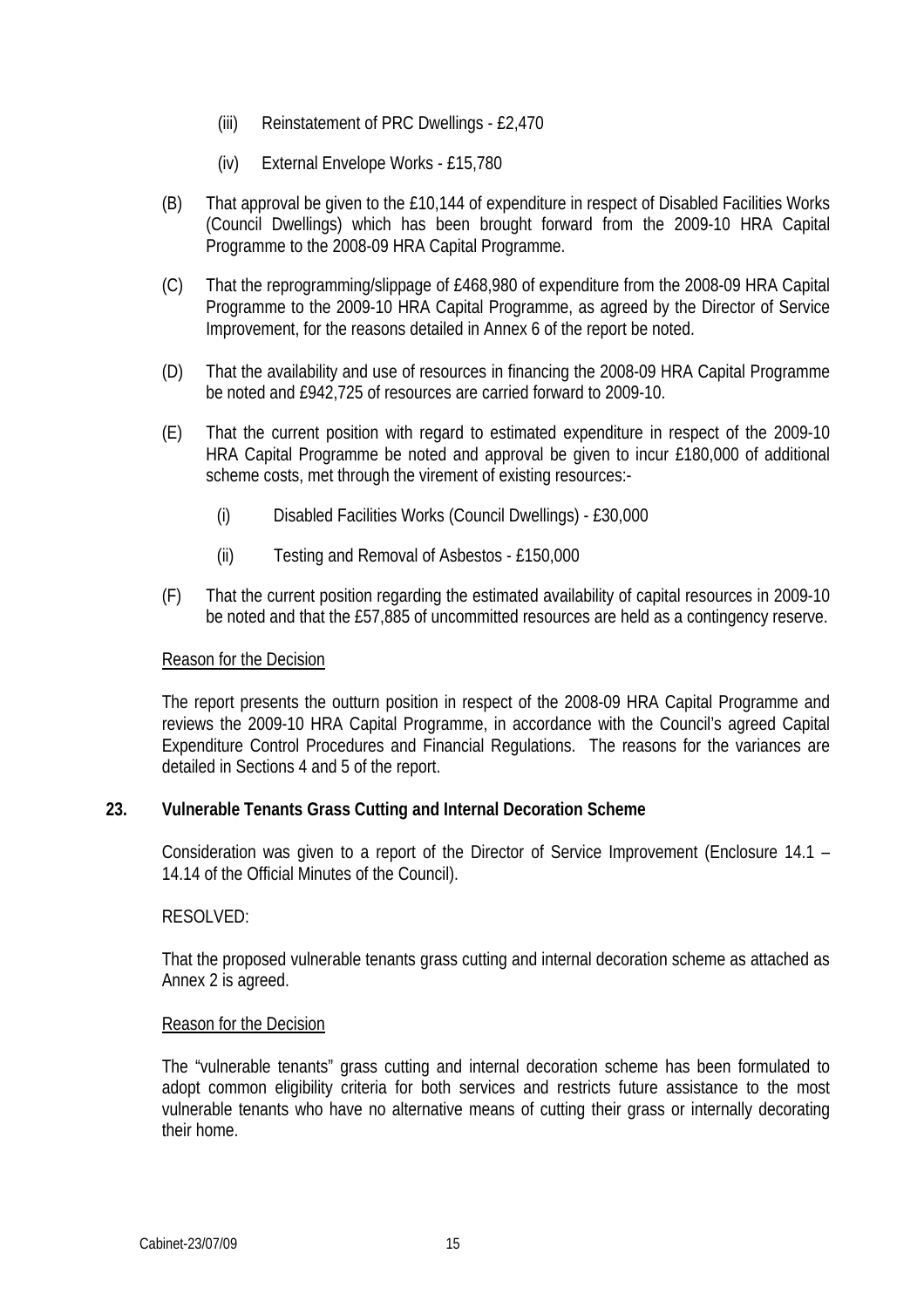# **24. Exclusion of the Public**

# RESOLVED:

That the public be excluded from the remainder of the meeting because of the likely disclosure of exempt information as defined in Paragraph 3, Part 1, Schedule 12A of the Local Government Act 1972 (as amended).